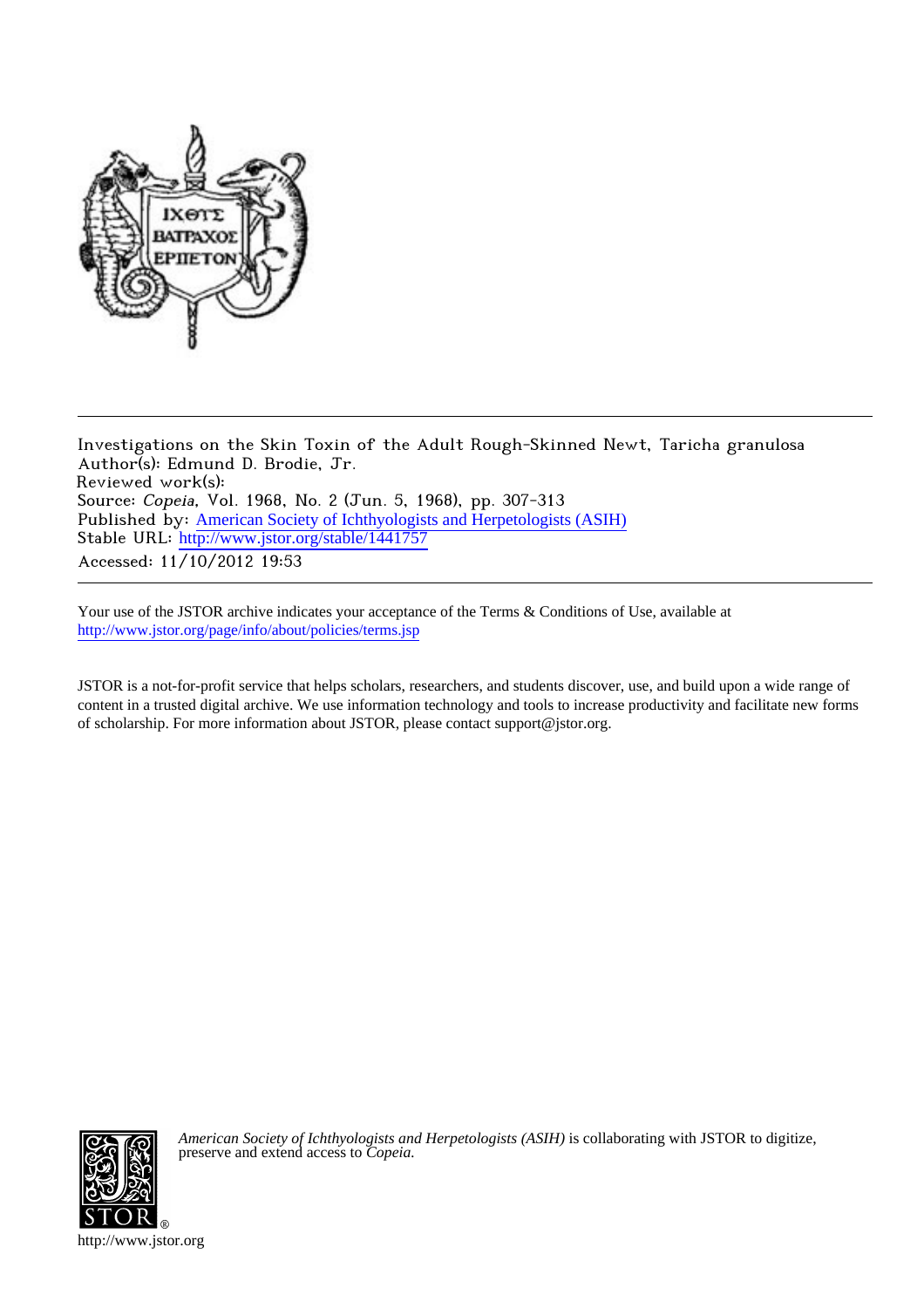# **Investigations on the Skin Toxin of the Adult Rough-Skinned Newt, Taricha granulosa**

**EDMUND D. BRODIE, JR.** 

**Thirty species of potential predators on Taricha granulosa were tested by injection or force-feeding to determine their susceptibility to adult T. granulosa skin toxin. All species tested were found to be susceptible to Taricha skin toxin. The action of adult T. granulosa skin toxin is identical to that described for tetrodotoxin from the eggs of T. torosa and the puffer fish. Mammals and birds are susceptible to similar relative amounts of toxin; 0.0002 cc of back skin of T. granulosa killed white mice in 10 min. Snakes other than garter snakes were about 200 times more resistant, and garter snakes were 2000 times more resistant than white mice. T. granulosa was self-susceptible to large doses. Garter snakes, Thamnophis sirtalis concinnus, were able to eat adult newts, even though they were killed by injections. Taricha toxin was very stable and did not lose potency over an 11-month period.** 

## **INTRODUCTION**

**THE defense mechanisms of salamanders have long been of interest to scientists. The most obvious of these mechanisms, the presence of skin toxins, has been studied in several species of European salamanders, Salamandra and Triturus (Phisalix, 1922).** 

**Hubbard (1903), in an early study of defense mechanisms of North American salamanders, reported on the distastefulness of salamanders to snake predators. Taricha torosa was refused by all snakes tested. Stuhr (1936) observed the effect of the integumental toxin of T. granulosa on the heart rate of frogs. These two reports comprise the available knowledge on adult Taricha skin toxins.** 

**The toxicity of T. torosa embryos has, however, been extensively studied. Twitty and Johnson (1934) discovered their toxic properties and further work by Twitty (1935, 1937), Horsburgh et al. (1940), van Wagtendonk et al. (1942), Fuhrman and Field (1941), Davenport and Smith (1942), and Turner and Fuhrman (1947) established the physiological effects of the toxin. Brown and Mosher (1963), Kao and Fuhrman (1963), and Fuhrman et al. (1963) isolated and purified this toxin in crystalline form and described it as a nonproteinaceous neurotoxin, "tarichatoxin." The empirical formula**  of "tarichatoxin" was established as C<sub>11</sub>  $H_{17}$   $N_3$   $O_8$  (Buchwald *et al.*, 1964) and **found to be identical in makeup and structure to tetrodotoxin, previously isolated from the ovaries and liver of Sphoeroides rubripes,** 

**the Japanese fugu or puffer fish. Mosher et al., (1964) and Fuhrman (1967) reviewed the available knowledge concerning tetrodotoxin and determined the toxin of the eggs of T. rivularis and T. torosa to be identical. They also found that the eggs of T. granulosa are toxic but did not isolate or identify the toxin. Wakely et al. (1966) have shown that adult T. torosa and T. rivularis contain a toxin which cannot be distinguished from tetrodotoxin by analytical thin-layer chromatography.** 

**The primary aim of this study was to determine if toxin was present in the skin of adult T. granulosa, to compare its action with that described for tetrodotoxin, and to link the toxin with possible protection from predation. To this end, 30 vertebrate species, many of them potential predators, were tested for susceptibility to Taricha skin toxin.** 

# **MATERIALS AND MATERIALS**

**Susceptibility of animals to Taricha toxin was tested by two methods: feeding and injection. In this study, most of the submammalian forms were tested by feeding, either voluntarily or by force, usually the latter. A newt or a section of newt's tail was placed into the test animal's mouth, which was then held closed until the animal swallowed.** 

**Mammals were tested by injection in order to have a precise measurement of the amount of toxin given. Toxin was administered orally, by means of a blunt needle, and**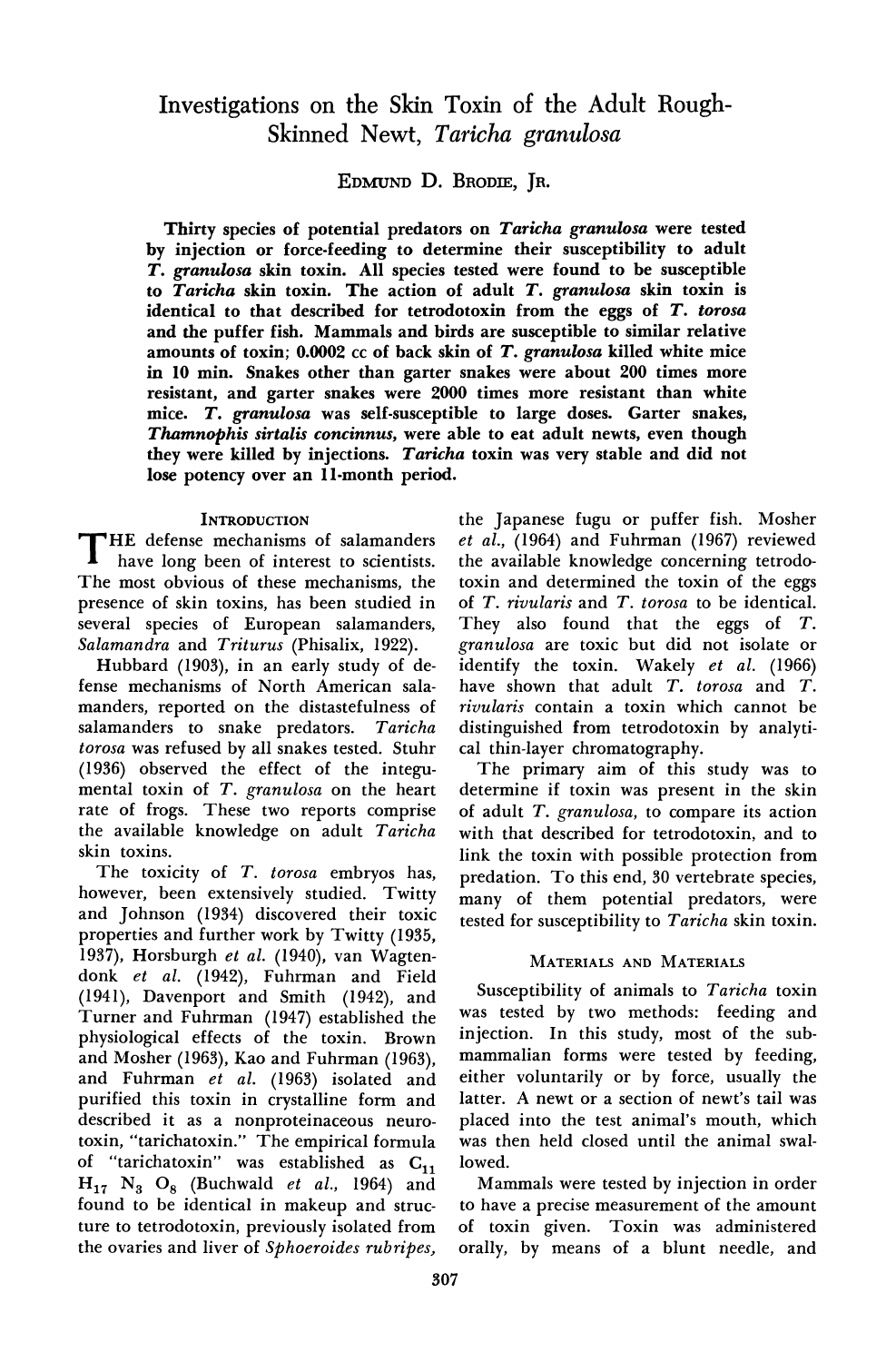| Species                          | Wt (g) | Dose<br>(cc of Skin) | Time to<br>Death   | Remarks                        |
|----------------------------------|--------|----------------------|--------------------|--------------------------------|
| Mus musculus                     | 21.5   | 0.0002               | $10.25$ min        | $\bar{x}$ ; 26 animals         |
|                                  | 22.8   | 0.0004               | $5.5 \text{ min}$  | $\bar{x}$ ; 2 animals          |
|                                  | 21.5   | 0.0005               | $4.5$ min          | $\bar{x}$ ; 12 animals         |
|                                  | 19.9   | 0.001                | $2.0 \text{ min}$  | $\bar{x}$ ; 2 animals          |
|                                  | 23.9   | 0.0015               | $2.0 \text{ min}$  |                                |
|                                  | 21.3   | 0.002                | $2.0 \text{ min}$  |                                |
|                                  | 25.3   | 0.004                | 2.0 min            |                                |
| Rattus rattus                    | 181    | 0.001                | NL                 | $\bar{x}$ : 2 animals          |
|                                  | 152    | 0.001                | NL                 | hind leg coordination affected |
|                                  | 146    | 0.001                | $15.0 \text{ min}$ | $\bar{x}$ ; 3 animals          |
|                                  | 152    | 0.002                | $6.5 \text{ min}$  | $\bar{x}$ ; 7 animals          |
|                                  | 155.7  | 0.0035               | 5.0 min            |                                |
|                                  | 184.2  | 0.005                | $2.5 \text{ min}$  |                                |
|                                  | 180    | 0.02                 | $1.5 \text{ min}$  |                                |
| Felis catus                      | 290    | 0.001                | NL                 |                                |
|                                  | 350    | 0.002                | NL                 |                                |
|                                  | 413    | 0.005                | 17.0 min           | $\bar{x}$ : 3 animals          |
|                                  | 440    | $_{0.01}$            | $6.0 \text{ min}$  |                                |
| Zapus sp.                        | 21     | 0.0002               | $17.0 \text{ min}$ |                                |
| Mustela erminea                  | 57.5   | 0.002                | $2.5 \text{ min}$  |                                |
| Scapanus townsendi               |        | 0.005                | $2.5 \text{ min}$  |                                |
| Neotoma lepida                   | 81.8   | 0.002                | 8.5 min            |                                |
| Ondatra zibethica                | 670    | 0.002                | 32.0 min           |                                |
| Citellus beecheyi                | 669    | 0.005                | NL                 |                                |
|                                  | 727    | 0.02                 | $19.0 \text{ min}$ |                                |
| Myocastor coypus                 | 3085   | 0.1                  | $12.0 \text{ min}$ |                                |
| Lynx rufus                       | 8000   | 0.15                 | $13.0 \text{ min}$ |                                |
| Sturnus vulgaris                 |        | 0.0002               | NL                 | $\bar{x}$ ; 2 animals          |
|                                  | 77     | 0.0005               | 7.0 min            | $\bar{x}$ ; 3 animals          |
| Taricha granulosa                | 16.5   | $0.2\,$              | 17.5 hr            |                                |
|                                  | 16.3   | 0.4                  | 20.0 hr            | $\bar{x}$ ; 2 animals          |
| Coluber constrictor mormon       | 42.6   | 0.002                | $10.0 \text{ min}$ |                                |
|                                  | 52     | 0.002                | NL                 | affected for several hr        |
|                                  | 54.6   | 0.004                | NL                 | not affected                   |
|                                  | 48.3   | 0.03                 | NL                 | complete recovery after 6 days |
|                                  | 49.7   | 0.1                  | 45.0 min           |                                |
|                                  | 93.9   | 0.2                  | 24.0 min           |                                |
|                                  | 45.9   | 0.4                  | 65.0 min           |                                |
| Pituophis melanoleucus catenifer | 90.1   | 0.002                | NL                 | complete recovery after 5 days |
|                                  | 86.8   | 0.02                 | 3.0 days           |                                |
|                                  | 265    | 0.2                  | 30.0 hr            |                                |
|                                  | 285    | 0.4                  | 30.0 hr            |                                |
| Crotalus viridis                 | 110    | 0.002                | NL                 | complete recovery after 5 days |

**TABLE 1. SUSCEPTIBILITY OF VARIOUS VERTEBRATES TO INTRAPERITONEAL INJECTIONS OF Taricha TOXIN.**   $(NL = non-lethal.)$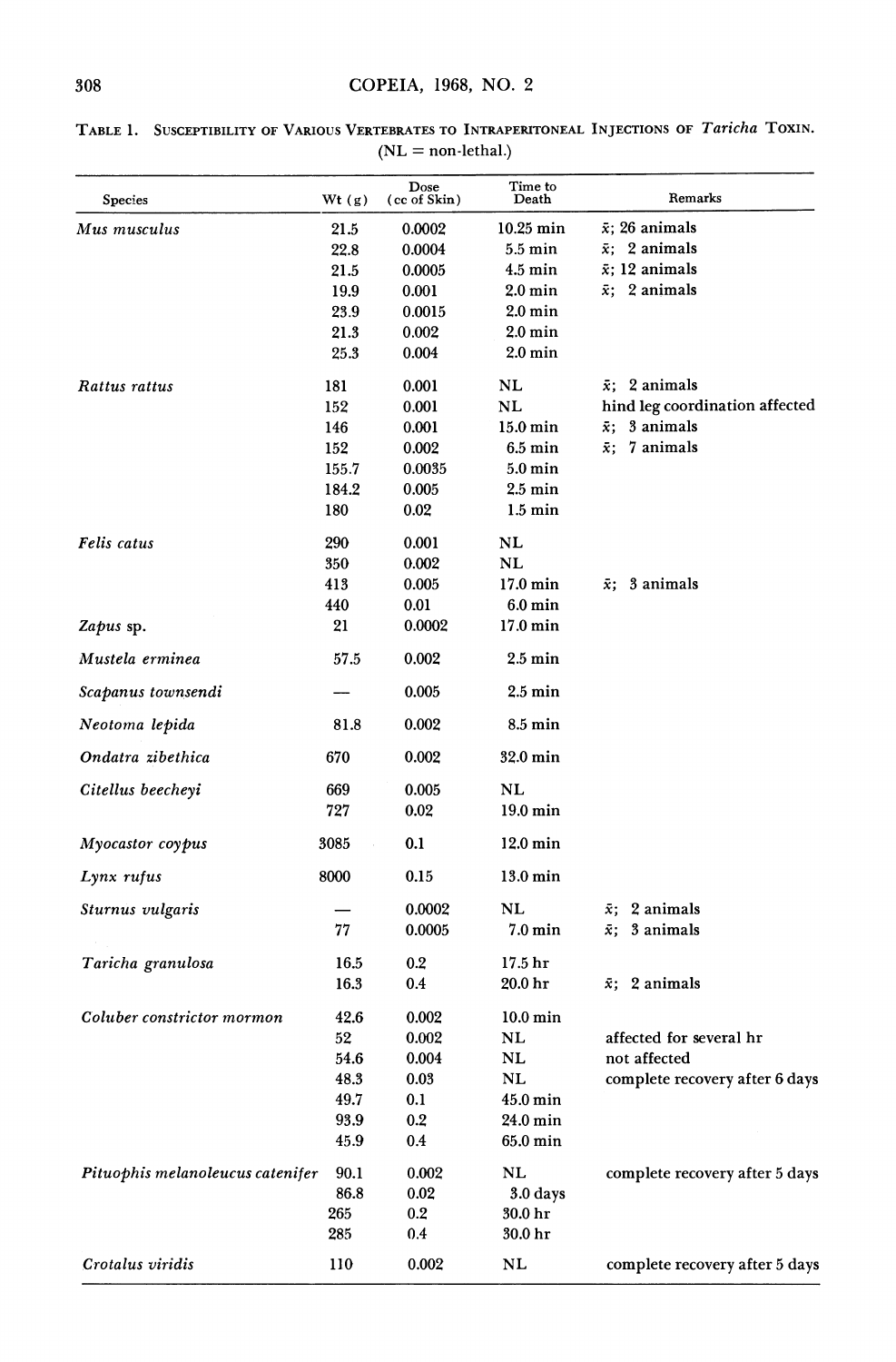| Species                                               | Wt(g) | Dose<br>(cc of Skin) | Time to<br>Death  | Remarks                        |
|-------------------------------------------------------|-------|----------------------|-------------------|--------------------------------|
| Masticophis taeniatus                                 | 110.4 | 0.2                  | 17.0 min          |                                |
| Charina bottae                                        | 48.8  | 0.1                  | 42.0 min          |                                |
| Contia tenuis                                         | 4.4   | 0.02                 | 15.0 min          |                                |
| Thamnophis elegans vagrans                            | 14.6  | 0.2                  | 59.0 min          |                                |
|                                                       | 58.5  | 0.4                  | 2.5 days          |                                |
|                                                       | 70.8  | 0.4                  | 380.0 min         |                                |
| T. ordinoides                                         | 32.5  | 0.001                | NL                | complete recovery after 12 hr  |
|                                                       | 11.1  | 0.002                | <b>NL</b>         | complete recovery after 12 hr  |
|                                                       | 11.7  | 0.05                 | 8.0 hr            |                                |
|                                                       | 25.9  | 0.1                  | 50.0 min          |                                |
|                                                       | 12.3  | 0.2                  | 29.0 min          |                                |
|                                                       | 18    | 0.2                  | 38.0 min          |                                |
|                                                       | 25.5  | 0.2                  | 68.0 min          |                                |
|                                                       | 27.5  | 0.2                  | 36.0 hr           |                                |
|                                                       | 32.2  | 0.4                  | 44.0 min          |                                |
| T. sirtalis fitchi                                    | 79.3  | 0.2                  | <b>NL</b>         | complete recovery after 4 days |
|                                                       | 46    | 0.4                  | 80.0 min          |                                |
|                                                       | 55.7  | 0.4                  | 36.0 hr           |                                |
|                                                       | 129   | 0.4                  | 68.0 hr           |                                |
|                                                       | 27.4  | 0.5                  | $100.0$ min       |                                |
|                                                       | 47.4  | 0.5                  | 2.0 <sub>hr</sub> |                                |
| T. s. concinnus                                       | 6.7   | 0.2                  | 86.0 min          |                                |
|                                                       | 37.9  | 0.4                  | 36.0 hr           |                                |
|                                                       | 38.8  | 0.4                  | 25.0 hr           |                                |
|                                                       | 105   | 0.5                  | 2.5 days          |                                |
| T. s. concinnus $\times$ T. s. fitchi<br>(intergrade) | 64    | 0.5                  | $2.5$ days        |                                |
| T. marciana                                           | 65.5  | 0.4                  | 62.0 min          |                                |

**TABLE 1. (Continued.)** 

**intraperitoneally, by injection. Intraperitoneal injections yielded more consistent results and were used more extensively. For injection, a stock solution of T. granulosa skin was prepared by blending a known volume of skin with a known volume of Holtfreter's solution. Using a Waring blender, the mixture was macerated until no color was apparent in the skin remnants. Unless otherwise indicated, all tests were made with skin from the back of terrestrial adult T. granulosa. All newts used were collected in Benton Co., Oregon.** 

**One and 10% homogenates of skin were made and diluted as required; volumes of 1, 0.4, and 0.2 cc were injected. From the percentage and volume administered it was possible to compute the actual amount of skin volume in each dose.** 

**Whenever possible, experimental controls were run; these were of two types: injections of Holtfreter's solution or macerated portions of subintegumental muscle. Twenty-three white mice were injected with Holtfreter's solution and 10 were injected with 0.1 cc each of muscle; none of these was noticeably ill affected.** 

**In all susceptibility tests, the time, amount, and method of administration of toxin were recorded. Any visible change in the test animal was recorded; in case the injection or feeding was lethal, the time to death was noted to the nearest 30 sec.** 

#### **RESULTS**

**Effects on vertebrates.-All animals tested with Taricha skin toxin, either by injection**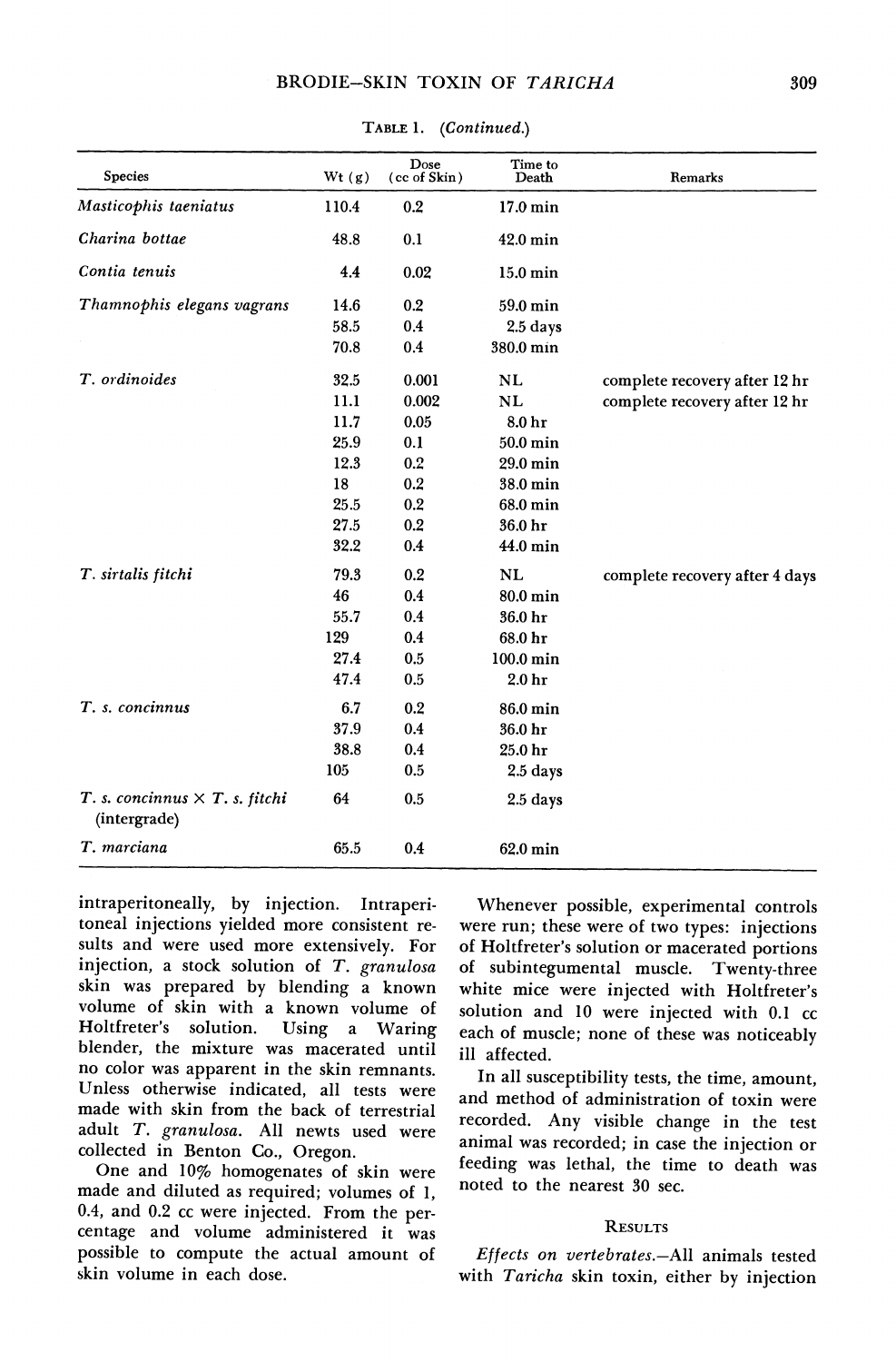**or feeding, displayed similar symptoms. Generally these symptoms were, in order: 1) muscular weakness, especially prevalent in the hind limbs, causing splayed gait; 2) loss of righting reflex; 3) convulsions; 4) gasping, gaping, and regurgitation, accompanied by violent contractions of the thoracic muscles; 5) flaccid paralysis; 6) fall in blood pressure. Five white rats were anesthetized, connected to a tambour-manometer apparatus, and injected with lethal doses of Taricha toxin. There was a decrease in blood pressure (the rapidity of which was directly correlated with the amount of toxin injected), accompanied by vasodilation as seen in the blood capillaries of frog webs and mice ears; and 7) continuous heart beat after cessation of respiration. These symptoms were observed primarily in white mice but also appeared in the other vertebrates tested.** 

**Mammals were tested only by injection since all newts offered as food to mammals were refused (I have, accidentally, while handling newts, touched my fingers to my tongue and mouth and experienced a severe burning sensation; when cats were forced to bite newts they reacted by pawing at their mouths). White mice were consistently killed by as little as 0.0002 cc of back skin of T. granulosa. Ten other species of mammals, many of them possible predators, were found to be susceptible to the same degree, relative to weight, as white mice (Table 1).** 

**Peromyscus maniculatus were administered toxin orally as well as intraperitoneally. It took 16 times as much toxin given orally to kill a mouse in two hr as to kill a mouse in**   $\frac{1}{2}$  hr when given intraperitoneally.

**Birds were easily force-fed and this was, therefore, the primary method used in testing bird susceptibility. A robin (Turdus migratorius) (65.9 g) was force-fed 20 mm of newt tail. After 1.5 hr the bird showed a lack of coordination and an inability to stand erect. After 24 hr, in addition to these symptoms, it did not attempt to fly or break its fall when dropped, or close its eyes when the eyeball was touched, and it reacted to vibration and touch by jumping. The robin made no attempt to escape and could not perch or grip with its feet. At 25 hr, it suddenly stiffened, flapped its wings, and died. It was dissected and the remains of the newt, as evidenced by a slight orange color, were found in the large intestine.** 

**Two of the birds tested, a belted kingfisher (Megaceryle alcyon) and a great blue heron (Ardea herodias), are potential avian predators on T. granulosa. The kingfisher (120 g) was force-fed 30 mm of newt tail and was dead two min after the tail was placed in its mouth. A 50 mm section of newt tail was placed in the mouth of the heron (1260 g) and was promptly spit out. The tail was then placed in the rear of the bird's mouth and the bill was tied loosely shut. One and one-half min later the bird was unable to stand upright and in two min it was dead. Both the kingfisher and the great blue heron were dissected and found not to have been injured by the force-feeding; in both cases the tail was found in the proventriculus.** 

**Starlings (Sturnus vulgaris) were tested by intraperitoneal injections in order to determine more accurately the susceptibility level for birds (Table 1).** 

**Reptiles, particularly snakes, are also potential predators on T. granulosa; several species were tested for susceptibility to Taricha toxin by intraperitoneal injections (Table 1). Those affected by Taricha toxin injections reacted within a few hr by losing muscle coordination, as evidenced by an inability to crawl, elevate the head, or extend the tongue. These symptoms were usually followed by loss of righting reflex and cessation of breathing. Nine snakes were moribund for several days; four of these recovered after four-six days (Table 1).** 

**Snakes were not force-fed, but all those injected were first offered T. granulosa as food. The only snake which ate newts was Thamnophis sirtalis concinnus; several of these ate adult T. granulosa in the laboratory with no apparent ill effects. One snake, 965 mm in total length, devoured eight adult newts (15-18 g) in two weeks. These snakes have also been observed to take newts from drop traps along a drift fence (Thomas Darrow, pers. comm.).** 

**Gerrhonotus multicarinatus were tested for susceptibility by forcing them to bite the tail of T. granulosa. Two lizards, whose mouths were held closed on the tail as it was pulled from their mouth, died in five and 15 min. Another bit solidly on the newt but did not chew; it died in one hr. The symptoms exhibited by this lizard were also typical of the other lizards tested; immediately-rubbed its open mouth in the gravel of the terrarium; one min-regurgitated; three min-gaped;**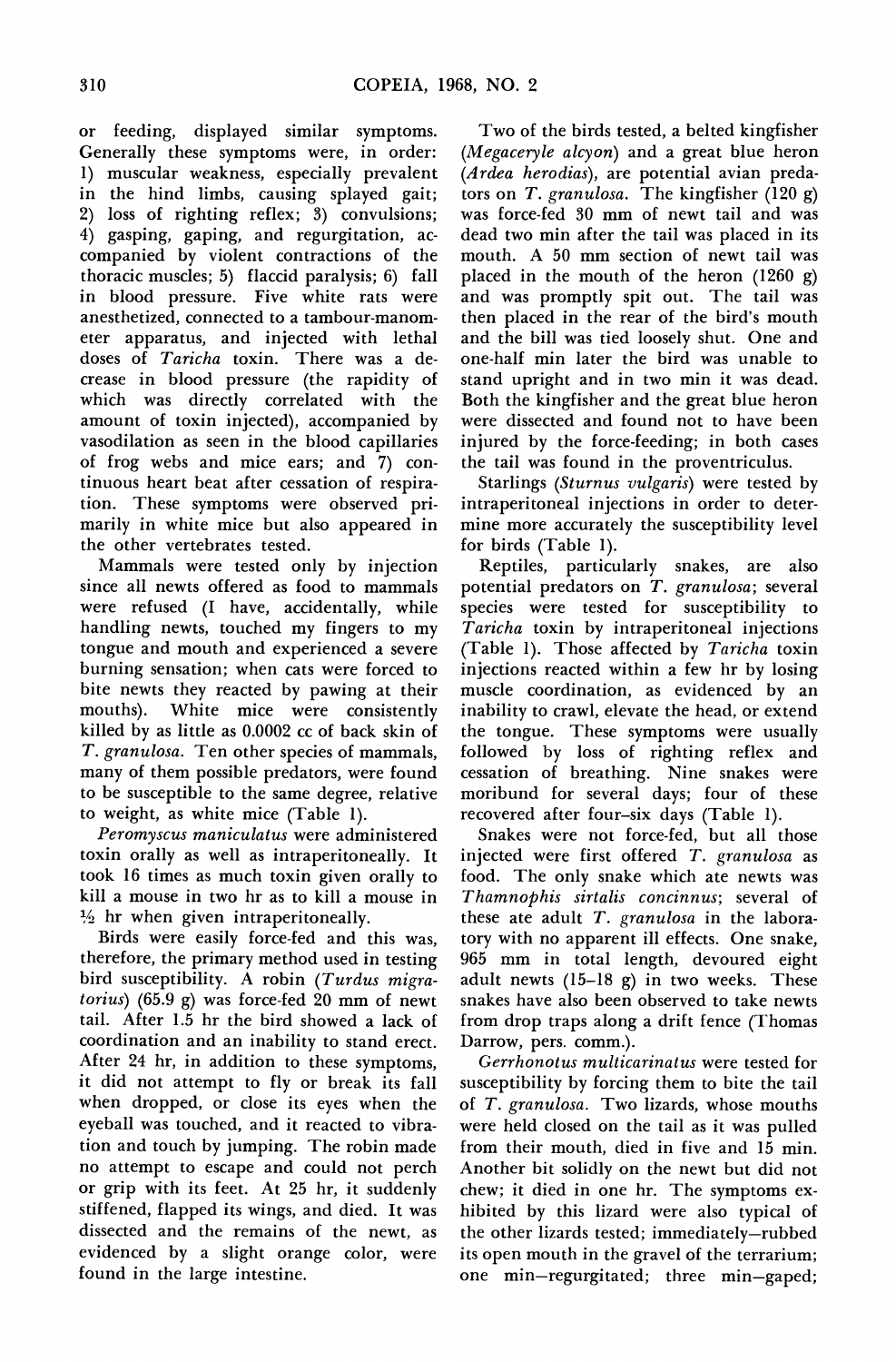| Fish                    | Wt<br>(g) | Amt<br>оf<br>newt<br>fed | Time<br>to<br>death<br>(min) |
|-------------------------|-----------|--------------------------|------------------------------|
| Bluegill                | 108       | entire                   | 13                           |
| (Lepomis macrochirus)   | 75        | 20 mm tail               | 14                           |
| Largemouth bass         | 145       | 20 mm tail               | 30                           |
| (Micropterus salmoides) | 180       | 20 mm tail               | 30                           |
| Channel catfish         | 414       | entire                   | 19                           |
| (Ictalurus punctatus)   | 750       | entire                   | 20                           |

**TABLE 2. SUSCEPTIBILITY OF FISH TO FORCE-FEED-INGS OF ADULT NEWTS.** 

**412 min-voided cloaca; 6-13 min-lay motionless with eyes closed, yet was able to right itself rapidly; 14 min-writhed and rolled, no righting reflex was evident; 19 minviolent convulsions (two of the lizards shed their tails during convulsions, but this one did not); 20-57 min-heart beat was present but there were no other signs of life; 60 min-heart had ceased to beat.** 

**Two G. multicarinatus survived after biting the tail of T. granulosa. One of these bit the newt tail but immediately released it; the lizard subsequently exhibited the same symptoms as the others and, after 90 min showed only a faint heart beat. After 24 hr in this condition, the lizard was able to right itself slowly; it had completely recovered after 40 hr. The other lizard bit very lightly on the newt tail and showed none of the symptoms except the immediate response of rubbing its mouth on the floor of the terrarium.** 

**One potential amphibian predator, Rana catesbeiana, was tested for susceptibility by force-feeding. Three min after swallowing a newt, a frog was unable to right itself and could not control its hind legs, and after 10 min the frog was dead; the frog indicated no distaste. Five min after the frog's death, the newt emerged under its own power from the frog's mouth, unharmed, but covered with a heavy coating of what was apparently its own skin secretion. On 12 April 1967, Hobart L. Landreth found a dead bullfrog at the edge of a pond while collecting newts; upon cutting the frog open, he found an intact adult T. granulosa in the frog's stomach.** 

**Susceptibility of fish was tested by forcefeeding (Table 2). The three entire newts fed to fish were recovered alive after the fish had died; in each case the newt was left in the fish's mouth until the fish was dead** 



**Fig. 1. Stability of Taricha toxin. A. Tests made with fresh toxin; 38 mice averaged 21.5 g; B. Tests made with toxin after 11 months; 14 mice averaged 23.0 g. Symbols: vertical line, range; horizontal line, mean; open rectangle, 1 standard deviation - mean; closed rectangle, 1** standard error  $\pm$  mean.

**and then removed, alive and seemingly unhurt, but covered with secretion.** 

**Self-susceptibility.-T. granulosa was tested for self-susceptibility by intraperitoneal injections (Table 1). Many newts were injected with 0.0002-0.04 cc of skin but exhibited no symptoms of susceptibility. Three newts tested with 0.1 and 0.2 cc of skin exhibited reactions similar to those observed in white mice. They were, however, able to swim well after they had lost ability to coordinate their movements on land.** 

**Toxin stability.-Of the several mixtures of Taricha toxin used in this study, one was used over a period of 11 months, from 28 July 1965 to 28 June 1966. The relative potency of the toxin homogenate during this time is shown in Fig. 1. The toxin was kept at 4? C, but allowed to reach room temperature, 22? C, for each 'test.** 

## **DISCUSSION**

**Mosher, et al. (1964) and Fuhrman (1967) have suggested that the toxin of T. torosa**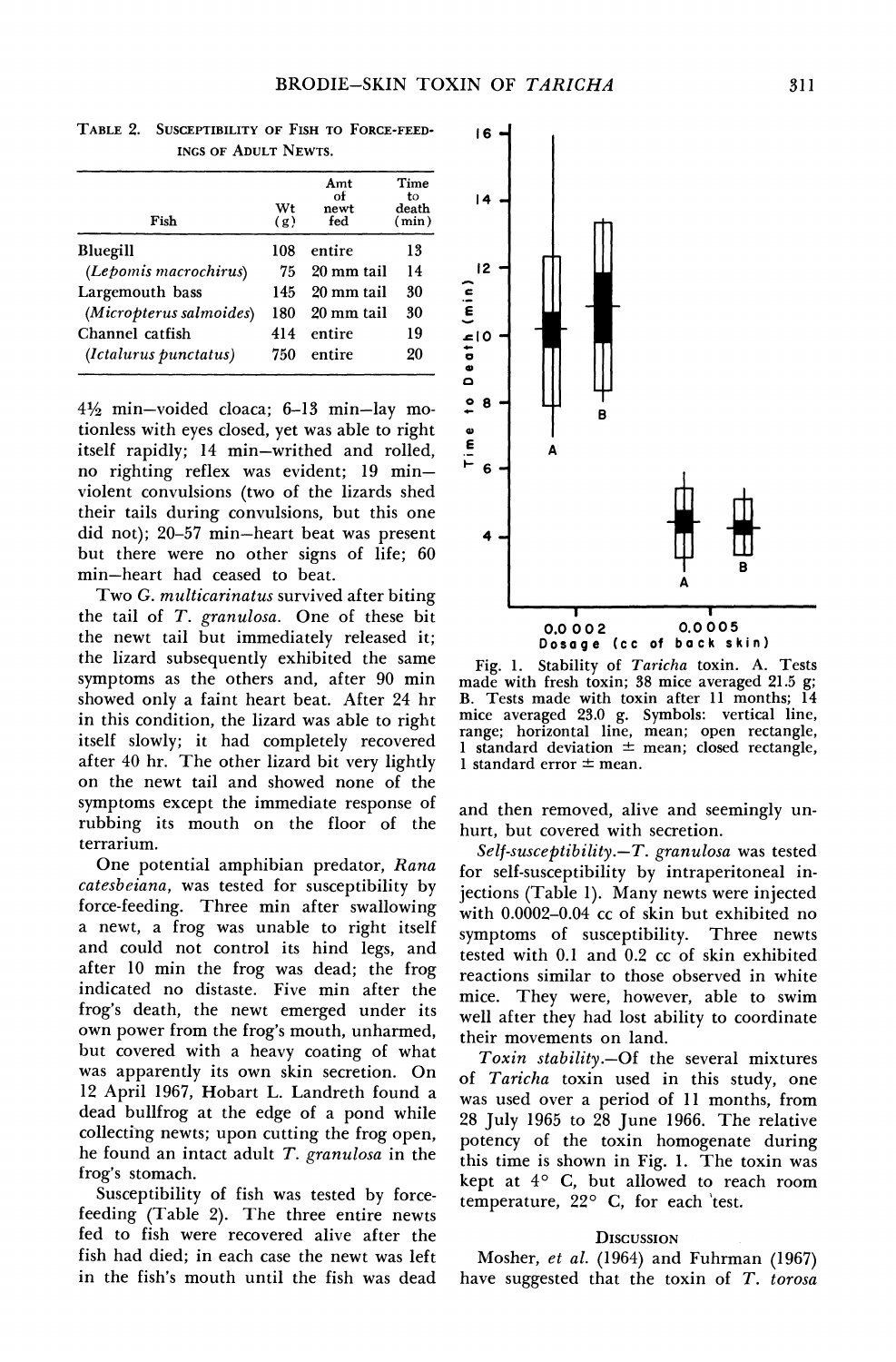**eggs, tetrodotoxin, is probably identical with the skin toxin of that species and with both the egg and skin toxins of T. rivularis and T. granulosa; toxins found in adult T. rivularis and T. torosa cannot be distinguished from tetrodotoxin by analytical thinlayer chromatography (Wakely et al., 1966). Twitty (1937, 1966) maintained that the egg and skin toxins of T. torosa are not the same. The action of T. granulosa skin toxin appears to be identical with the action of T. torosa egg toxin (tetrodotoxin) as described by Horsburgh, et al. (1940) and Mosher, et al. (1964), indicating the two are probably identical or at least quite similar. The homogenate of T. granulosa skin toxin did not lose potency over an 11 month period.** 

**Wakely, et al. (1966) reported the average total toxin content for a 10 g Taricha to be 250 ,ug; Kao and Fuhrman (1967) set the minimal**  lethal dose for white mice at  $8 \mu g/kg$ . The **isolated toxin from one adult T. torosa would therefore kill 1500-1600 white mice. According to my findings it would require less than 0.33 cc of T. granulosa skin to kill this many white mice. Possible explanations for this are that T. granulosa is more toxic than T. torosa, there are other toxins than tetrodotoxin involved, or the isolation techniques lose much of the toxin.** 

**Taricha toxin was lethal when introduced into the esophagus of mice, indicating either that the toxin is not neutralized in the digestive system or absorption of the toxin by the oral and esophageal surfaces is sufficient to be lethal.** 

**All fish tested were found to be susceptible. Susceptibility of catfish is confirmed by a report of a dead catfish with the tail of a T. granulosa protruding from its mouth (Lynn Goodwin, pers. comm.). Mosher et al. (1964) have reported "numerous dead catfish" in the ponds from which they collected T. torosa eggs but did not make it clear whether they believed adult newts or their eggs were responsible for the deaths of the catfish. There are reports of rainbow trout caught with T. granulosa in their stomachs (Vincent, 1947; Pimentel, 1952). The trout reported by Pimentel is known to have been alive when collected (R. M. Storm, pers. comm.). These conflicting reports may indicate differences in susceptibility for different fish.** 

**The bullfrog, which has been introduced** 

**into Oregon, is large enough to eat an adult newt and is the most likely amphibian predator. The one known case of a bullfrog's natural predation on a newt occurred shortly after the frogs had been introduced into a pond (the frog was found dead).** 

**It was found that adult newts are susceptible to injections of their own toxin, but only to massive doses. The times to death using 0.1 cc (17.5 hr) and 0.2 cc of skin (18 and 22 hr) indicate the great resistance newts have to their own toxin. T. torosa and T. granulosa are also approximately 3000-30,000 times more resistant than frogs to tetrodotoxin (Kao and Fuhrman, 1963, 1967; Buchwald et al., 1964; Mosher et al., 1964). Taylor (1934) stated that 7'. granulosa "are highly sensitive to even small quantities of their own poison, I found that often the inserting of the needle through the skin in the course of suturing the wounds made by the operation was sufficient to bring about the death of the animal." Taylor was thyroidectomizing the newts in question and the "extreme nervous sensibility" he describes as a symptom is not typical of animals affected by the skin toxin of T. granulosa. The death of these newts was probably due to some other cause.** 

**Reptiles are the most likely predators on newts and are often abundant near newt ponds. Alligator lizards were found to be highly susceptible to Taricha toxin and were the only animals to die after biting a newt. Susceptibility of snakes is sharply divided into two groups, garter snakes and other snakes. Six genera of snakes, other than garter snakes, were found to be approximately 200 times more resistant to Taricha toxin than white mice. The toxin needed to kill a 110.4 g Masticophis, a 265 g Pituophis, and 93.9 Coluber, in each case, was equal to 0.2 cc of newt back skin.** 

**The integumental toxin of Taricha has been regarded by several writers as effective protection against predation by snakes, including garter snakes (Hubbard, 1903; Fitch, 1941; Pimentel, 1952; Mosher et al., 1964; and Wakely, et al., 1966). In the cases reported the snakes either refused the newts, reacted by gaping after biting a newt, or died after eating a newt. However, garter snakes are susceptible only to large amounts of injected Taricha toxin (they are about 2000 times more resistant than white mice).**